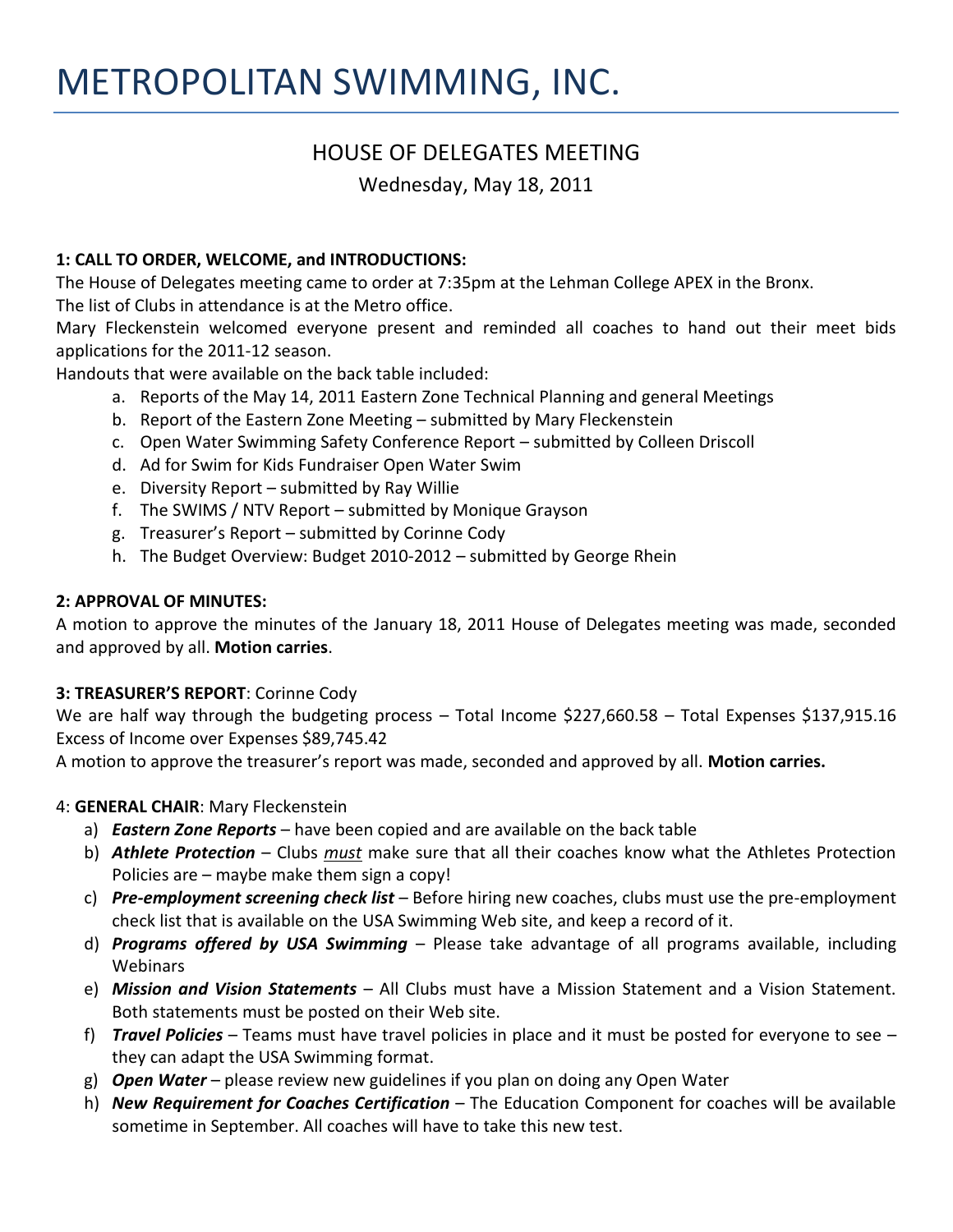- i) **Coaches Clinic and Diversity Camp** Metro ran a Regional Coaches Clinic at SUNY Purchase at the end of April (thanks go to Mike Morrissey for organizing it all) – 95 coaches were registered for the Coaches Clinic and 47 people were registered for the Club Leadership and Business Clinic. Metro also ran a Diversity Camp with the New York City Parks & Rec. 120 kids participated. Many Metro Coaches, officials, athletes volunteered their time to help at the clinic (thanks go to Ray Willie for this camp). Verizon was a sponsor and Hobie Swim donated bags for the kids. It was a great day for all!
- j) *Metro Mission Statement*  please review it and give us feedback on whether or not we are doing what we should be doing based on our Mission Statement.

#### **5: VOLUNTEER SERVICE AWARD:** Mike Morrissey

Mike Morrissey announced that **Bruce Brooks**, Metro's Officials Chairman, had won this year's ConocoPhillips Outstanding Service Award. Bruce was unable to be at the meeting but thanks the Board for nominating him for this prestigious award. Mike spoke about Bruce's accomplishments in getting more and more officials. There will be an Officials Clinic in September (probably at SUNY Purchase) – all meet referees will have to attend at least one day of the clinic.

#### **6: JOE STETZ SCHOLARSHIP AWARD WINNERS**: Kris Sawicz

Kris Sawicz, NYC area Officials Chair, presented the winners of the 2011 Joe Stetz Scholarship Award:

- Ginger Jacobsen, Long Island Express, will attend Pepperdine University in California
- Matthew Karle, BGC-N. Westchester Marlins, will attend Harvard University in Massachusetts

Coaches Rob Ortof (LIE) and David Ellinghaus (BGNW) introduced their swimmers and spoke briefly about their accomplishments. Congratulations to both.

#### **7: SENIOR METS AND JO CHAMPS:** Don Wagner

Senior Mets 2011: High point winners: Annie Zhu (AGUA) and Kevin Hughes (BAD). Women, Men and Combined Team Scores went to the Badger Swim Club. Junior Olympics 2011: 10-Under, 11-12, 13-14 and Overall 14-Under Combined Team Scores went to the Long Island Aquatic Club.

Congratulations to all.

## **8: NATIONAL AGE GROUP RECORD BREAKER:** Don Wagner

Michael Domagala, Asphalt Green Unified Aquatics, set a new National Age Group Record in the 13-14 boys 100 yd butterfly this past November. Michael went 48.98 at the 2010 MN Grand Prix. Congratulations to Michael and his coaches!

#### **9-A: BUDGET:** George Rhein

While waiting for George Rhein to arrive, Mary Fleckenstein spoke about a new proposal:

Instead of increasing the athletes and non-athletes registration fees, Metro is proposing to add an additional Splash Fee per event – this could be done by adding \$1 to each event a swimmer enters in a meet. Of this, \$0.75 would go to Metro and \$0.25 would go to the host team. This additional \$1 would not be included in the 20% surcharge. Of the \$0.75 going to Metro, \$0.30 would go to Senior, Age Group, Metro Club Development, Outreach, Diversity, Zone team, etc. and \$0.45 would go towards the initiation fees of a shared ownership/partnership with the National Swimming Center in Florida as a training site for us. Information was available. What that would do is give Metro the opportunity to go to Florida and use the facility as a training facility at no charge to the Metro teams. Information regarding the National Swimming Center Corporation can be found at [www.nationalswimming.org](http://www.nationalswimming.org/) – Many questions came up from coaches in attendance.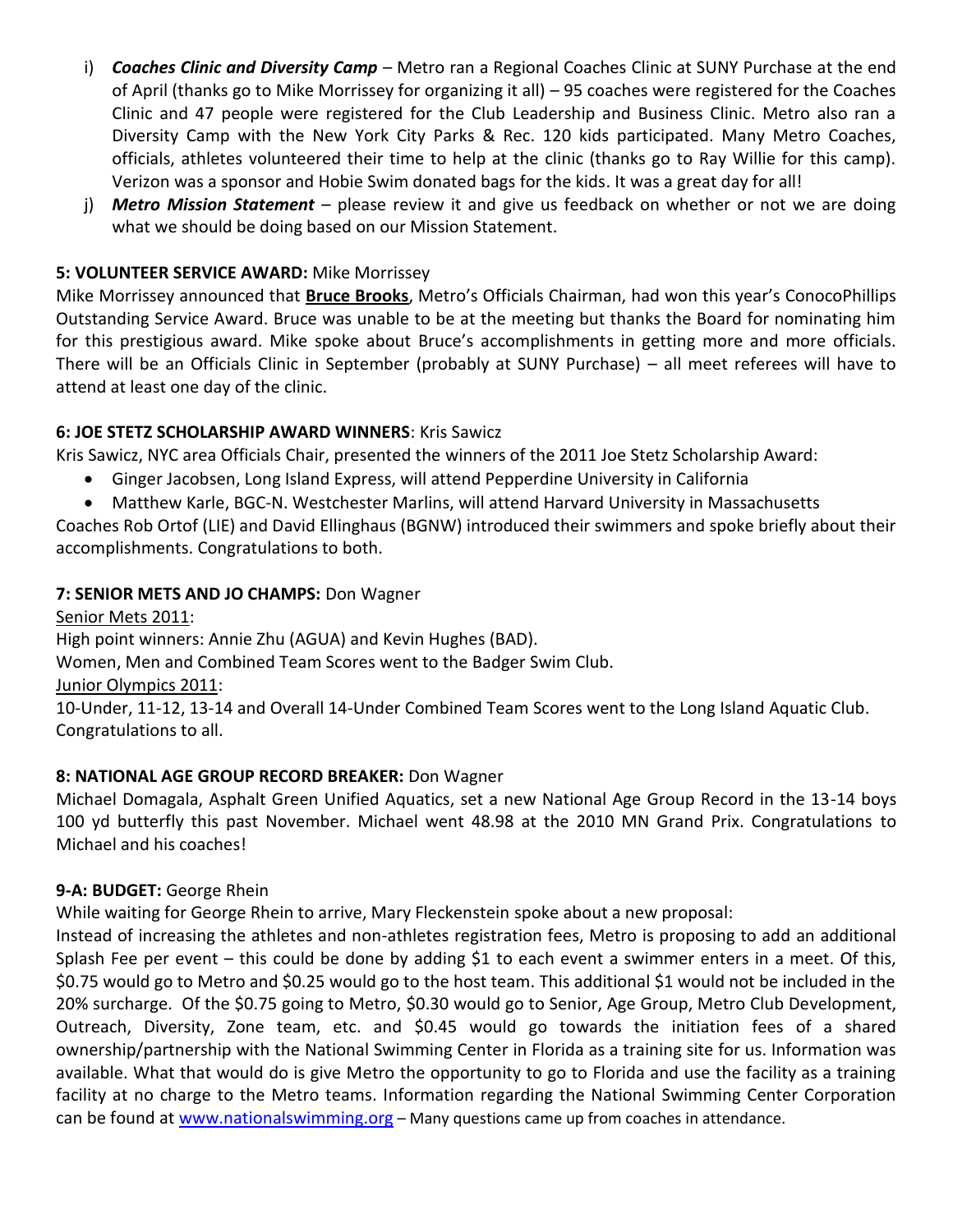#### **10: TECHNICAL PLANNING:** David Ellinghaus

- a) Review of Silvers and Age Group alignment for 2011-2012:
	- New Rochelle YMCA and Westchester Wolverines move to Central
	- Fairview Swim Team, Rye YNMCA and Silver Streaks move to North
	- **Hurricane Swim Team goes to Central**
- b) **Proposed 2012 Championship Meet Calendar**: Dave Ellinghaus made a motion to adopt the 2012 championship schedule as proposed based on the dates of the Eastern Zone Meet:
	- Zone "Qualifier" Option #1 February 3-5 **Option #2 February 18-20**
	- Senior Mets February 23-26
	- $\bullet$  Silver Championships March 3-5
	- 8-Under Championship March 10-11
	- Junior Olympics March 16-18
	- $\bullet$  Age Group March 23-25
	- Eastern Zone Meet March 29-31

*Zone Team Qualifier*: A motion to accept **Option #1** for Zone Qual. was made and seconded. Discussion followed. Motion was rejected. A motion to accept **Option #2** for Zone Qual. was made and seconded. Discussion followed after which the motion for **Option #2 was accepted by all.** 

Age Group Championship - David Ellinghaus made a motion to turn the Age Group Championships back to a true Bronze Championship with qualifying times  $1/100<sup>th</sup>$  of a second slower than Silvers. Swimmers who would have NT in an event could swim that event. Gay Silverman seconded the motion. Discussion followed. **Motion failed**. Age Group Championships will again have time standards 1/100<sup>th</sup> of a second slower that the JO cuts. Swimmers who have NT in an event will NOT be allowed to swim that event.

*Senior Mets*: Changes proposed for Senior Mets Short Course 2012 – Olympic Year:

- a. Prelims will be run as short course yards
- b. Finals will be run as long course meters
- c. All relays will be held SCY at the end of the morning sessions
- d. Only 2 relays per team will be accepted (A and B relays only)
- e. Thursday session will be held SCY 1650 for women and 1000 for men
- f. Sunday distance events will be held in LCM only women 800 free and men 1500 free
- c) A motion to accept the 2011-12 Championship meets Calendar was made, seconded and approved by all. **Motion carries**.
- d) The Metro Swimming Policy stipend requirements will be as follows:

List of acceptable meets: all Metro Sanctioned meets that were bid on, and accepted at the HOD Bid Meeting, or added on the calendar at a later date with the Board Approval. Swimmers must have competed in individual events in each meet (no time trials).

List of unacceptable meets: High school meets (dual meets, championship meets, State qualifier, State meets, etc.); Approved meets; Observed meets; Out of LSC meets; Dual/tri meets between 2/3 clubs (or more); Time Trials; "Closed" meets; League or association meets (ESSL, YMCA, WFA, etc.)

## e) **Championship Meets' Calendar sites for 2011**:

- **Zone Qual**. (Feb. 18-20) Metro will run meet at Lehman.
- **Sr. Mets** (Feb. 23-26) Metro will run meet at Lehman.
- **Silver Championships** (March 3-5): 3 sites: North: NYSA; Central: APEX; South: TVSC
- **8-Under Championships** (March 10-11): Condors at Felix Festa (depending on pool availability)
- **Junior Olympics** (March 16-18): Condors Swim Club at Felix Festa the meet will be timed Finals unless we find another facility.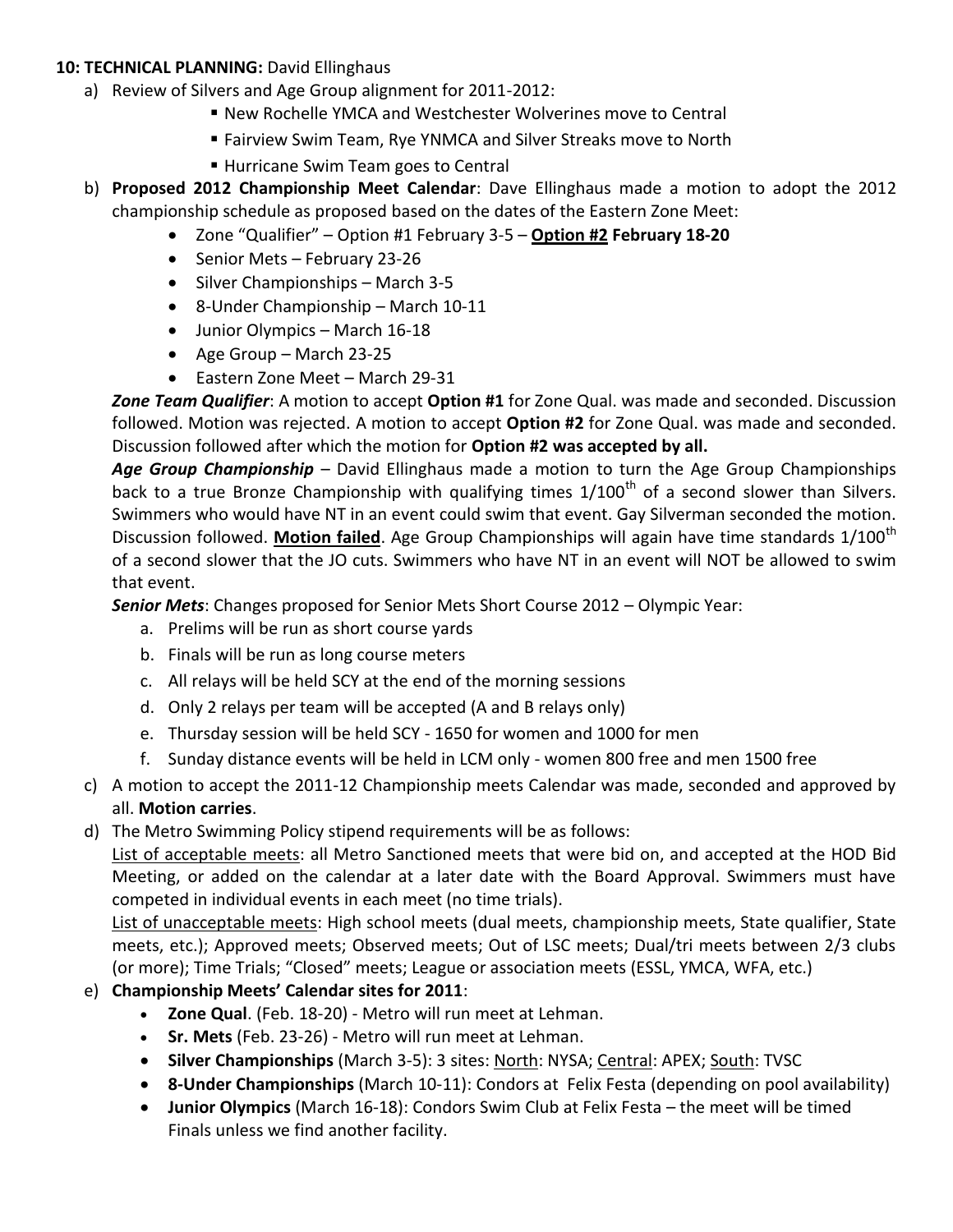- **Age Group**: (March 23-25) 3 sites: North: no bids - TBA – Central: APEX – South: Sachem Swim Club at Sachem North
- f) **The bidding of meets for 2011-12 took place**. A motion to accept the calendar was made, seconded and approved by all. Calendar is included at the end of the minutes.

## **9-B: BUDGET:** George Rhein

George reviewed the Budget proposed for 2011-2012. He said that the big increase on the budget is the new proposal (see item 9-A on page 2). Other changes: The Club Excellence Program will stop after this budget year and there will be a new item called Club Development Program. \$20,000 is budgeted for the OT stipends. A motion to accept the Budget as presented was made and seconded. A lengthy discussion followed on the proposed additional \$1 fee per splash and the eventual partnership with the National Swimming Center. Coaches had many questions and want more information about these proposals. Vote took place by show of hands. **Motion to approve the Budget failed**. The budget will be reviewed by the Budget Committee and be presented again in September.

## **11: ELECTIONS:** Bob Vializ

The Nominating Committee presented the **slate of officers** for election. A motion was made to accept the following members for a two-year term. The above motion was seconded. All voting members were in favor – **Slate of officers was accepted as voted on by acclamation**.

- a) Technical Planning: David Ellinghaus
- b) Treasurer: Corinne Cody
- c) Review Committee: Jennifer Trotman, Gay Silverman, Dawn Diaz, Larry Collins and athletes Anthony Anderson and Simon Klein

Seeing that no races were contested for the above positions, a motion was made that the secretary cast one ballot for each office. All were in favor. **Congratulations to all.**

The Nomination Committee also presented the following **slate of officers** for election:

- a) Age Group: Keith Furey (COND) and the team of Edgar Perez (PATS) and John Yearwood (NRYM). Both Keith and Edgar introduced themselves.
- b) Safety: Jeff Chu (TVSC) and Marc Danin (LIAC) who was nominated from the floor. Jeff introduced himself. Marc was unable to attend the meeting.

A vote by written ballot followed: Result of the vote:

## Age Group: Co-Chairs **Edgar Perez** and **John Yearwood**

## Safety: **Marc Danin**

A motion to destroy the ballots was made and seconded. All were in favor. All ballots were destroyed.

## **9-C: BUDGET:** George Rhein

- Don Wagner asked John McIlhargy to speak about the National Swimming Center proposal. John gave a long explanation about the facility that will be built in Florida. The National Swimming Center Corporation (NSCC) is about professional ownership, management and sports business development. NSCC wants to offer a select pre-sale for fractional ownership of the facility to LSC and all the teams of Metro Swimming.
- Mary Fleckenstein explained what would happen with a dollar surcharge: \$0.25 would go back to the host team, \$0.45 would go towards this proposal, \$0.10 will go to Diversity, \$0.10 would go to Club Development, and \$0.10 would go to the Age Group program to help defray the cost of Zones. Mary said that the NSCC would not get any money yet, but what we ask of the HOD is to have the ability to negotiate this deal on their behalf.
- George Rhein spoke again about the budget as USA Swimming needs to know right away what we will charge for 2012 Registrations. A motion was made to increase athletes and non athletes' registrations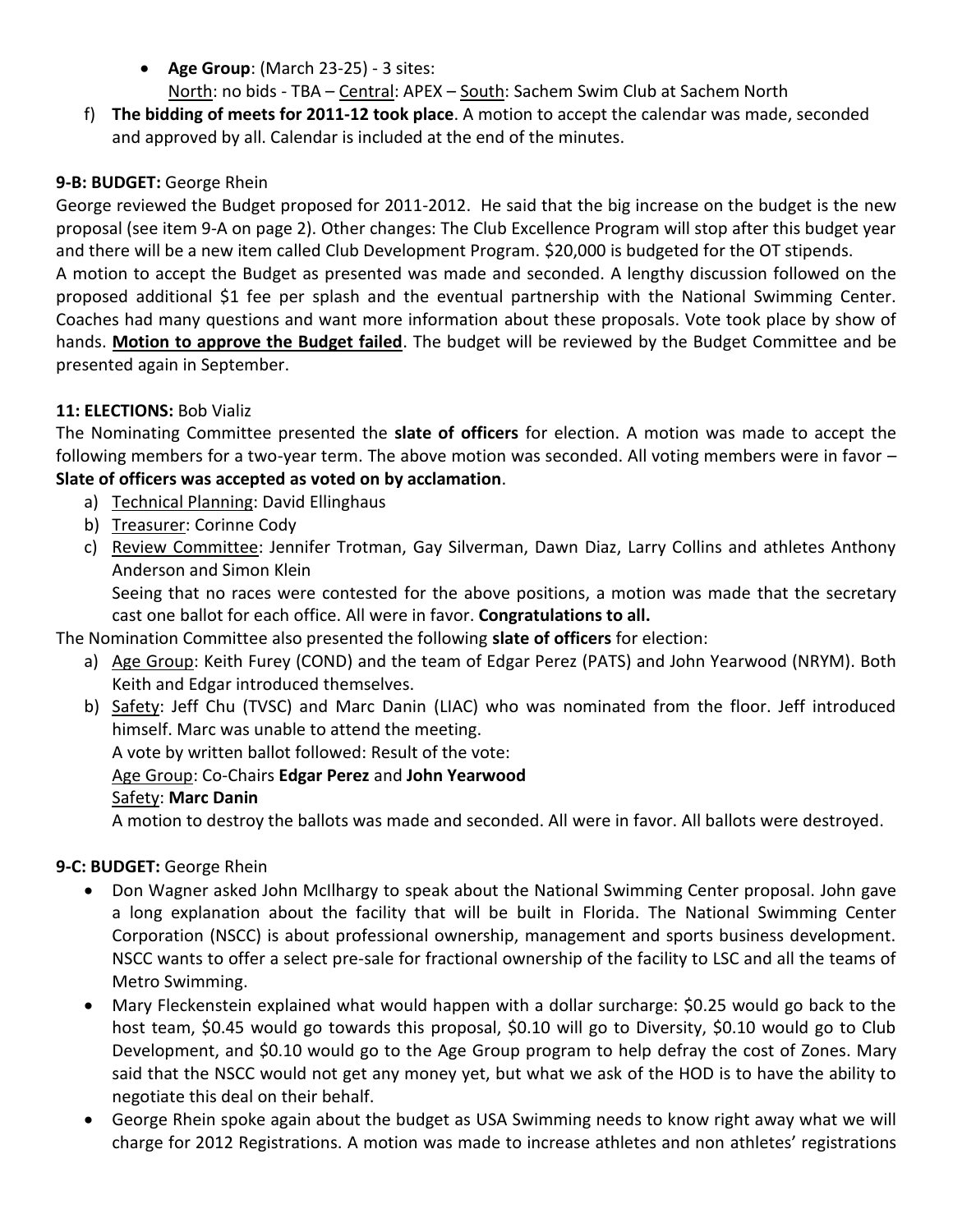from \$58 to \$65. The motion was seconded. Discussion followed. Vote took place. The majority of the members in attendance opposed the motion. **Motion failed**. Registration will be set at \$58.

#### **12: OLD BUSINESS:**

None at this time

#### **13: NEW BUSINESS:**

Marty Zwiren, Lehman College APEX, announced that the College will start charging \$5 per car, per day, for the use of their parking lot. Coaches and Officials will need to show their USAS ID card in order to park for free.

**NEXT HOD**: Mandatory HOD on Saturday, September 24, 2011 – An athlete (13-over) from each club must be in attendance at this meeting.

A motion to adjourn the meeting was made, seconded and approved by all. Meeting adjourned at 9:50pm

Respectfully submitted Monique Grayson

May 22, 2011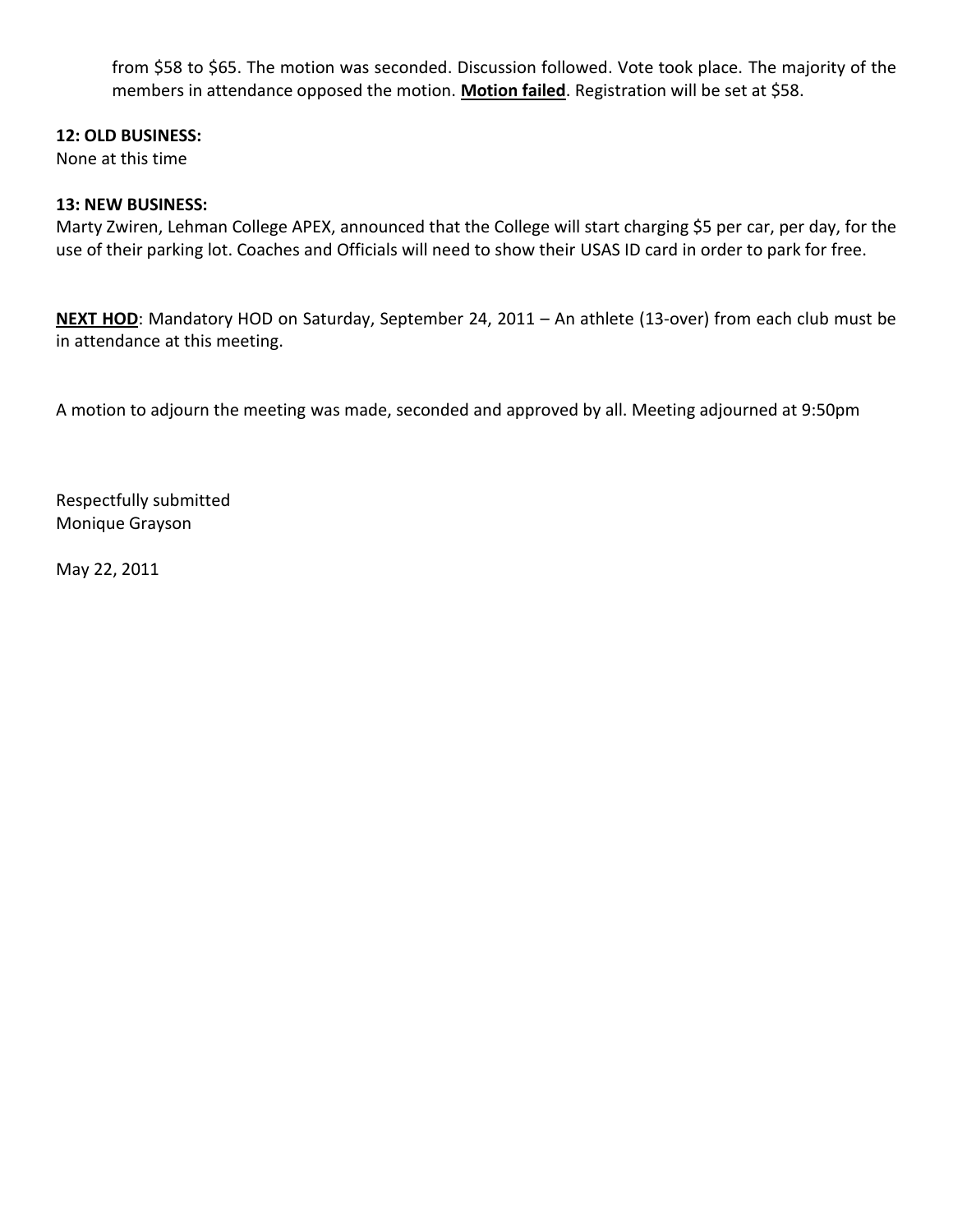| September: |             |                                                                                                                                                        |
|------------|-------------|--------------------------------------------------------------------------------------------------------------------------------------------------------|
|            | 24:         | Mandatory House of Delegates Meeting at Lehman College, APEX                                                                                           |
|            | 25:         | Hydro & Roosevelt Island - 1 day meet at Roosevelt Island Sportsplex                                                                                   |
| October:   |             |                                                                                                                                                        |
|            |             |                                                                                                                                                        |
|            | $1-2:$      | AGUA Season Starter - 4 sessions at Asphalt Green                                                                                                      |
|            | $8-9:$      | Hydro & Roosevelt Island - 4 sessions Invitational at Lehman College APEX                                                                              |
|            | 9:          | Flushing Y - 1 session - Distance Meet at Flushing YMCA                                                                                                |
|            | 9:          | Closed Meet - ASCSC Relay Carnival                                                                                                                     |
|            | $15 - 16$ : | FAST Hispanic - Heritage Swim Meet - 4 sessions at Theodore D Young Pool                                                                               |
|            | $15 - 16$ : | Suffern Sea Lions - Autumn Sunrise - 4 sessions at Suffern High School                                                                                 |
|            | $15 - 16$ : | Flushing Y - Jr. Swim Championships - 4 sessions at Flushing YMCA                                                                                      |
|            | $15 - 16$ : | Newburgh Sharks - Red, White & Blue - 4 sessions at Newburgh Free Academy                                                                              |
|            | $15 - 16$ : | BGNW Marlins - Season Starter - 3 sessions (1 on Saturday) at BG Club in Mt. Kisco                                                                     |
|            | 16:         | Badger - Little Sprint Big Distance Meet - 2 sessions at Lehman College APEX                                                                           |
|            | $21 - 23:$  | Condors - Fall Festival Invitational - 5 sessions at Felix Festa Middle School                                                                         |
|            | $21-23:$    | Long Island Express - Octoberfest - 5 sessions at Hofstra                                                                                              |
|            | $21-23:$    | Marist Swim Club - Elizabeth R. Miller Memorial - 5 sessions at Marist College                                                                         |
|            | $22 - 23:$  | Long Island Aquatic Club - Chappy's Big Race Invitational - 4 sessions at LIAC's Pool                                                                  |
|            | $22 - 23:$  | Three Village Swim Club - Ann Wycoff - 4 sessions at Ward Melville HS                                                                                  |
|            | $22 - 23:$  | Patriot Swim Club - Halloween Meet - 4 sessions at Lehman College                                                                                      |
|            | 23:         | MWSC Marlins - Spook-Takular - 2 sessions at Monroe Woodbury Middle School                                                                             |
|            | $28-30:$    | Washingtonville/Devilfish - 5 sessions (Friday is Distance) at Washingtonville HS                                                                      |
|            | $29-30:$    | Connetquot Swim Club - 3 sessions (1 is Distance) at Connetquot HS                                                                                     |
|            | 30:         | YWCA Middies - Halloween Havoc - 2 sessions at YWCA in White Plains                                                                                    |
| November:  |             |                                                                                                                                                        |
|            | $4-5:$      | Sachem Swim Club - 3 session (1 is Distance) at Sachem North                                                                                           |
|            | $4-5:$      | GAEL Aquatic Club - 9 & Over Invite - 4 sessions at IONA College                                                                                       |
|            | $4-6:$      | New York Sharks - NYSA Fall Classic - 5 sessions at Felix Festa Middle School                                                                          |
|            | 5:          | BGNW Marlins - November 8 & Under Meet - 1 session at BG Club in Mt. Kisco                                                                             |
|            | $5-6:$      | FAST Swim Team - 3 <sup>rd</sup> Annual Theodore D Young Meet - 4 sessions at T.D. Young Pool                                                          |
|            | 6:          | BGNW Marlins - Distance Meet - am: 500 free/400 IM - pm: 1650 at BG Club in Mt. Kisco                                                                  |
|            |             |                                                                                                                                                        |
|            | $11 - 13:$  | Viking Aquatic Club - Viking Classic - 6 sessions at Valley Central Natatorium<br>Hydro & Roosevelt Island - 2 sessions at Roosevelt Island Sportsplex |
|            | $12 - 13:$  |                                                                                                                                                        |
|            | 13:         | Connetquot Swim Club - 2 sessions at Connetquot HS                                                                                                     |
|            | $18-20:$    | Long Island Aquatic Club - Thanksgiving Invite - 5 sessions at LIAC's Pool                                                                             |
|            | $18-20:$    | Condors - Age Group IMX Invitational - 5 sessions at Felix Festa Middle School                                                                         |
|            | $18-20:$    | Aqua Gems - Early Bird Meet - 5 sessions at Washingtonville HS                                                                                         |
|            | $18-20:$    | Flushing Y - Big Apple Classic - 7 sessions at Flushing YMCA                                                                                           |
|            | 19-20:      | Three Village Swim Club - Turkey Trot - 7 sessions at Ward Melville HS                                                                                 |
|            | 25:         | AGUA - Butterball Burnoff Invitational - 2 sessions (Distance) at Asphalt Green                                                                        |
|            | $25 - 27:$  | Long Island Express - Thanksgiving Classic - 5 sessions at Hofstra                                                                                     |
| December:  |             |                                                                                                                                                        |
|            | $1-3:$      | AT&T National Championships - LCM - Atlanta, Georgia                                                                                                   |
|            | $2 - 4:$    | New York Sharks - Holiday Classic - 5 sessions at Felix Festa Middle School                                                                            |
|            | 3:          | BGNW Marlins - 8 & Under Holiday Meet - 1 session at BG Club in Mt. Kisco                                                                              |
|            | $3-4:$      | Northern Dutchess - Winter Festival - 4 sessions at Washingtonville HS                                                                                 |

- 4: Manhattan Makos Imagine Invite 2 sessions at Flushing Meadows
- 4: YWCA Middies Relay Madness 2 sessions at YWCA in White Plains